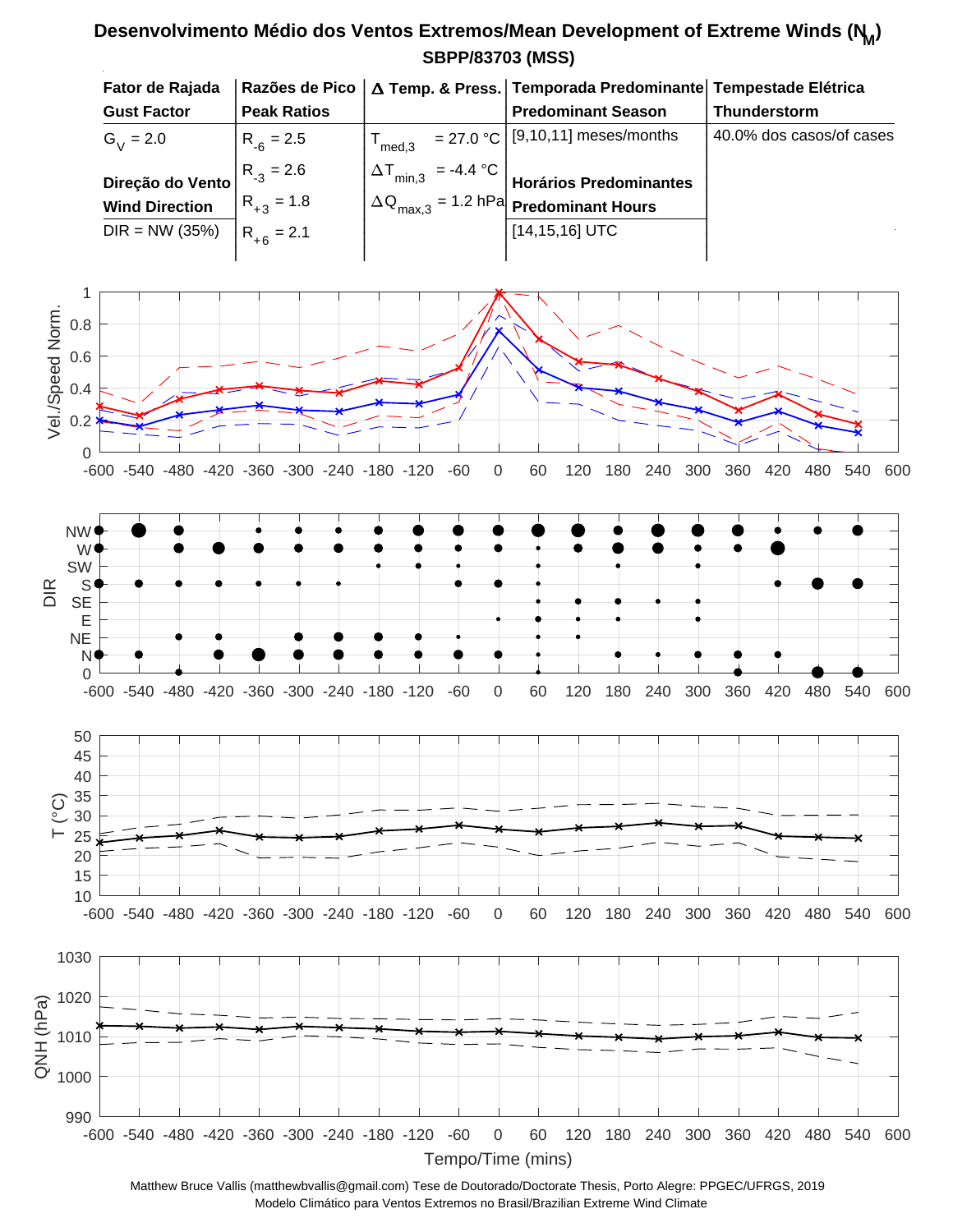## **SBPP/83703 (MSS) Desenvolvimento Médio dos Ventos Não-Sinóticos/Mean Development of Non-Synoptic Winds (N<sup>N</sup> )**



Matthew Bruce Vallis (matthewbvallis@gmail.com) Tese de Doutorado/Doctorate Thesis, Porto Alegre: PPGEC/UFRGS, 2019 Modelo Climático para Ventos Extremos no Brasil/Brazilian Extreme Wind Climate